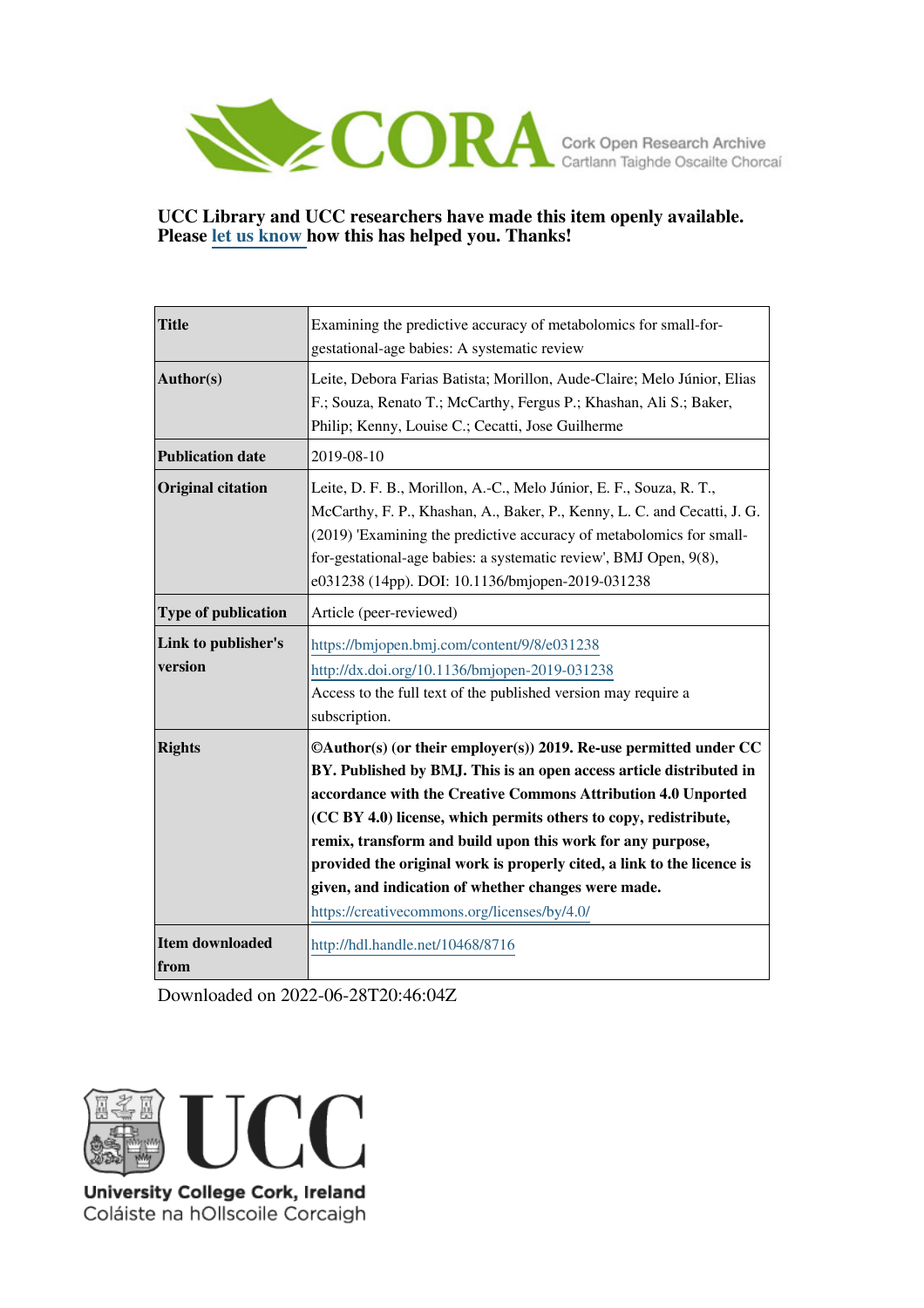## **Examining the predictive accuracy of metabolomics for small for gestational age babies: a systematic review**

Debora F. B. Leite & Aude-Claire Morillon, Elias F. Melo Júnior, Renato T. Souza, Fergus P. McCarthy, Ali S. Khashan, Philip N. Baker, Louise C. Kenny, José Guilherme Cecatti.

Supplementary material 3 - Individual QUADAS-2 data for all 15 included studies.

|                            | <b>Risk of bias</b>                                               |                                                        |                                                                                                                          |                                                       |                                                                                          |                                                                                                                          |                                                                |                                                   |
|----------------------------|-------------------------------------------------------------------|--------------------------------------------------------|--------------------------------------------------------------------------------------------------------------------------|-------------------------------------------------------|------------------------------------------------------------------------------------------|--------------------------------------------------------------------------------------------------------------------------|----------------------------------------------------------------|---------------------------------------------------|
|                            | <b>Patient selection</b>                                          |                                                        | Index test                                                                                                               |                                                       | Reference standard                                                                       |                                                                                                                          | Flow and timing                                                |                                                   |
| <b>Studies</b>             | Was a<br>consecutive or<br>random sample of<br>patients enrolled? | Did the study<br>avoid<br>inappropriate<br>exclusions? | Were the index<br>test results<br>interpreted<br>without<br>knowledge of the<br>results of the<br>reference<br>standard? | If a threshold was<br>used, was it pre-<br>specified? | Is the reference<br>standard likely to<br>correctly classify<br>the target<br>condition? | Were the<br>reference<br>standard results<br>interpreted<br>without<br>knowledge of the<br>results of the<br>index test? | Did all patients<br>receive the same<br>reference<br>standard? | Were all patients<br>included in the<br>analysis? |
| Grandone E et al, 2006     | Yes                                                               | Yes                                                    | Unclear                                                                                                                  | <b>No</b>                                             | <b>No</b>                                                                                | Unclear                                                                                                                  | Yes                                                            | Yes                                               |
| van Eijsden M et al, 2008  | Yes                                                               | Yes                                                    | $\overline{N}$                                                                                                           | $\overline{N}$                                        | Yes                                                                                      | Yes                                                                                                                      | Yes                                                            | Yes                                               |
| Horgan R et al, 2011       | Yes                                                               | Yes                                                    | $\overline{N}$                                                                                                           | Yes                                                   | Yes                                                                                      | Yes                                                                                                                      | Yes                                                            | Yes                                               |
| Costet N et al, 2012       | Yes                                                               | Yes                                                    | Yes                                                                                                                      | <b>No</b>                                             | Yes                                                                                      | Unclear                                                                                                                  | Yes                                                            | <b>No</b>                                         |
| Ertl R et al, 2012         | Yes                                                               | Yes                                                    | $\overline{N}$                                                                                                           | Yes                                                   | <b>Yes</b>                                                                               | Yes                                                                                                                      | Yes                                                            | Yes                                               |
| Gernand AD et al, 2013     | Yes                                                               | Yes                                                    | No                                                                                                                       | Yes                                                   | Yes                                                                                      | Yes                                                                                                                      | Yes                                                            | Yes                                               |
| Sulek K et al, 2014        | Yes                                                               | Yes                                                    | <b>No</b>                                                                                                                | Yes                                                   | Unclear                                                                                  | Unclear                                                                                                                  | Yes                                                            | Yes                                               |
| Choi R et al, 2016         | Yes                                                               | Yes                                                    | Unclear                                                                                                                  | Yes                                                   | Yes                                                                                      | Unclear                                                                                                                  | Yes                                                            | Yes                                               |
| Kiely ME et al, 2016       | Yes                                                               | Yes                                                    | No                                                                                                                       | Yes                                                   | Yes                                                                                      | Yes                                                                                                                      | Yes                                                            | Yes                                               |
| Ong YL et al, 2016         | Yes                                                               | Yes                                                    | $\overline{N}$                                                                                                           | Yes                                                   | Yes                                                                                      | Yes                                                                                                                      | Yes                                                            | $\overline{N}$                                    |
| Wang Y et al, 2016         | Yes                                                               | Yes                                                    | No                                                                                                                       | $\overline{N}$                                        | Yes                                                                                      | Yes                                                                                                                      | Yes                                                            | Yes                                               |
| Delplancke TDJ et al, 2018 | Yes                                                               | Yes                                                    | No                                                                                                                       | Yes                                                   | Yes                                                                                      | Unclear                                                                                                                  | Yes                                                            | Yes                                               |
| Luthra G et al, 2018       | Yes                                                               | Yes                                                    | No                                                                                                                       | $\overline{N}$                                        | Yes                                                                                      | Yes                                                                                                                      | Yes                                                            | Yes                                               |
| Gong S et al, 2018         | No                                                                | Yes                                                    | <b>No</b>                                                                                                                | <b>No</b>                                             | Yes                                                                                      | Unclear                                                                                                                  | Yes                                                            | Yes                                               |
| Morillon AC et al, 2018    | Yes                                                               | Yes                                                    | <b>No</b>                                                                                                                | Yes                                                   | Yes                                                                                      | Yes                                                                                                                      | Yes                                                            | Yes                                               |